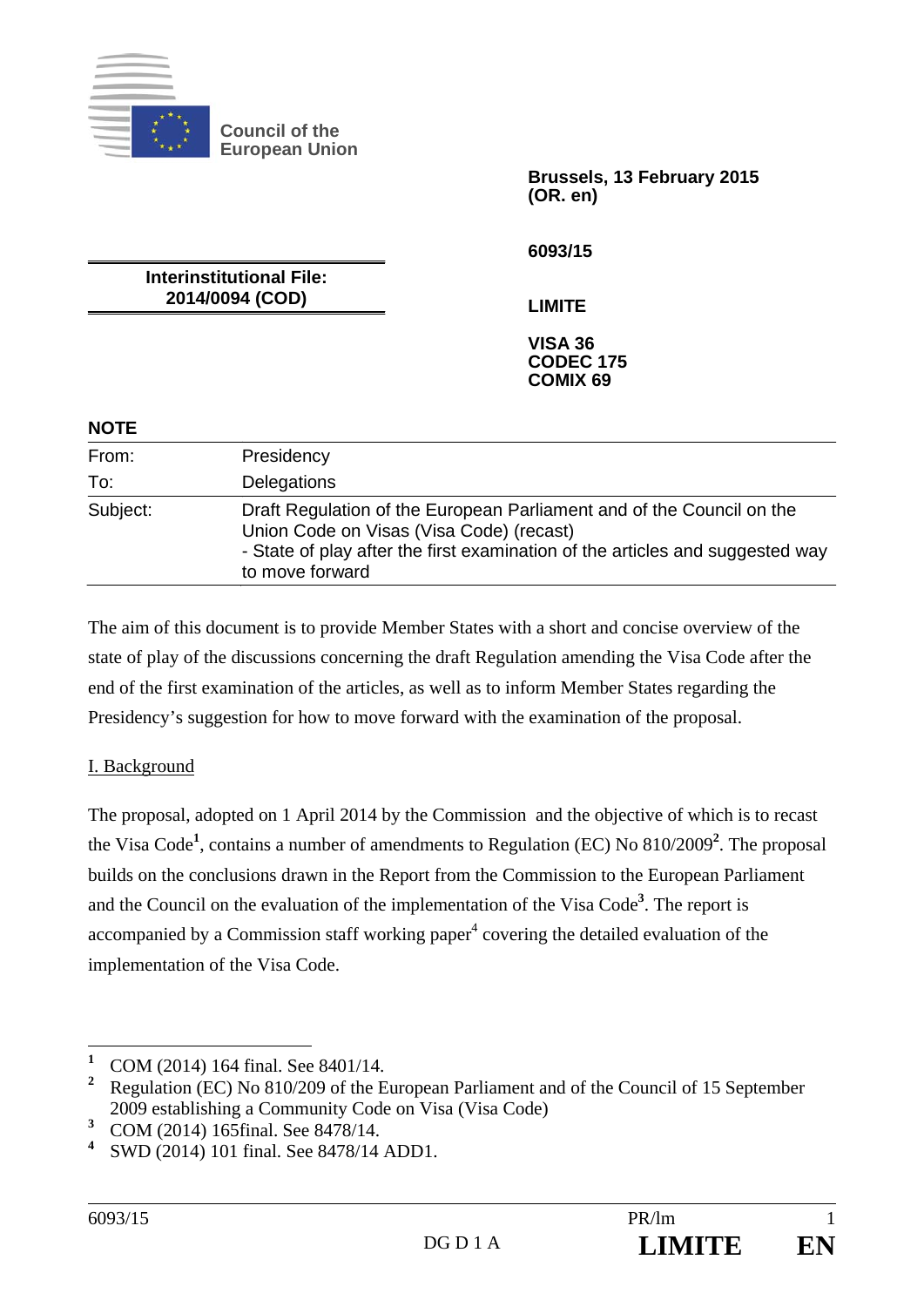The proposal takes into account the increased political emphasis given to the economic impact of the visa policy on the wider European Union economy, and in particular on tourism, to ensure greater coherence with the growth objectives of the Europe 2020 strategy (see Commission's Communication on "Implementation and development of the common visa policy to spur growth in the European Union")**<sup>1</sup>** . Thus, according to the proposal, the common visa policy should contribute to generating growth and be coherent with other Union policies, such as external relations, trade, education, culture and tourism.

The proposal contains amendments that, while maintaining security at the external borders and ensuring the good functioning of the Schengen area, also facilitate travel opportunities for legitimate travellers and simplify the legal framework in the interest of Member States, e.g. by allowing for more flexible rules on consular cooperation. This proposal also clarifies the procedural facilitations that apply to family members of EU citizens under Directive 2004/38/EC**<sup>2</sup> .** Taking into account the principle of equal treatment of EU citizens, it enlarges the scope of certain procedural facilitations to cover all family members of EU citizens, irrespective of their place of residence.

The Commission presented its proposal in the Visa Working Party/Mixed Committee on 15 April 2014 and in the Mixed Committee at Ministerial level on 5 June 2014.

The proposal was generally well received by delegations, although several of them entered a general reservation on the whole text of the proposal. The Working Party started the detailed examination of the proposal amending the Visa Code (Articles 1 to 55) at its meeting in June 2014 and finished it on 23 January 2015. General issues relating to the whole proposal were raised during the first examination of the articles, such as the financial impact of the proposal (at national as well as EU level), immigration and security issues, and relations between the proposal and the Smart Borders Package, as well as issues connected with the choice between delegated and implementing acts. During the examination, delegations also raised a number of specific issues on individual elements of the proposal (See part II).

As regards proceedings in the European Parliament, Mr Lopez Aguilar (LIBE) has been appointed as Rapporteur for the file but discussions with the Council on this file have not yet started.

 $\overline{a}$ 

**<sup>1</sup>** COM(2012) 649 final.

**<sup>2</sup>** OJ L 158, 30.4.2004, p.77.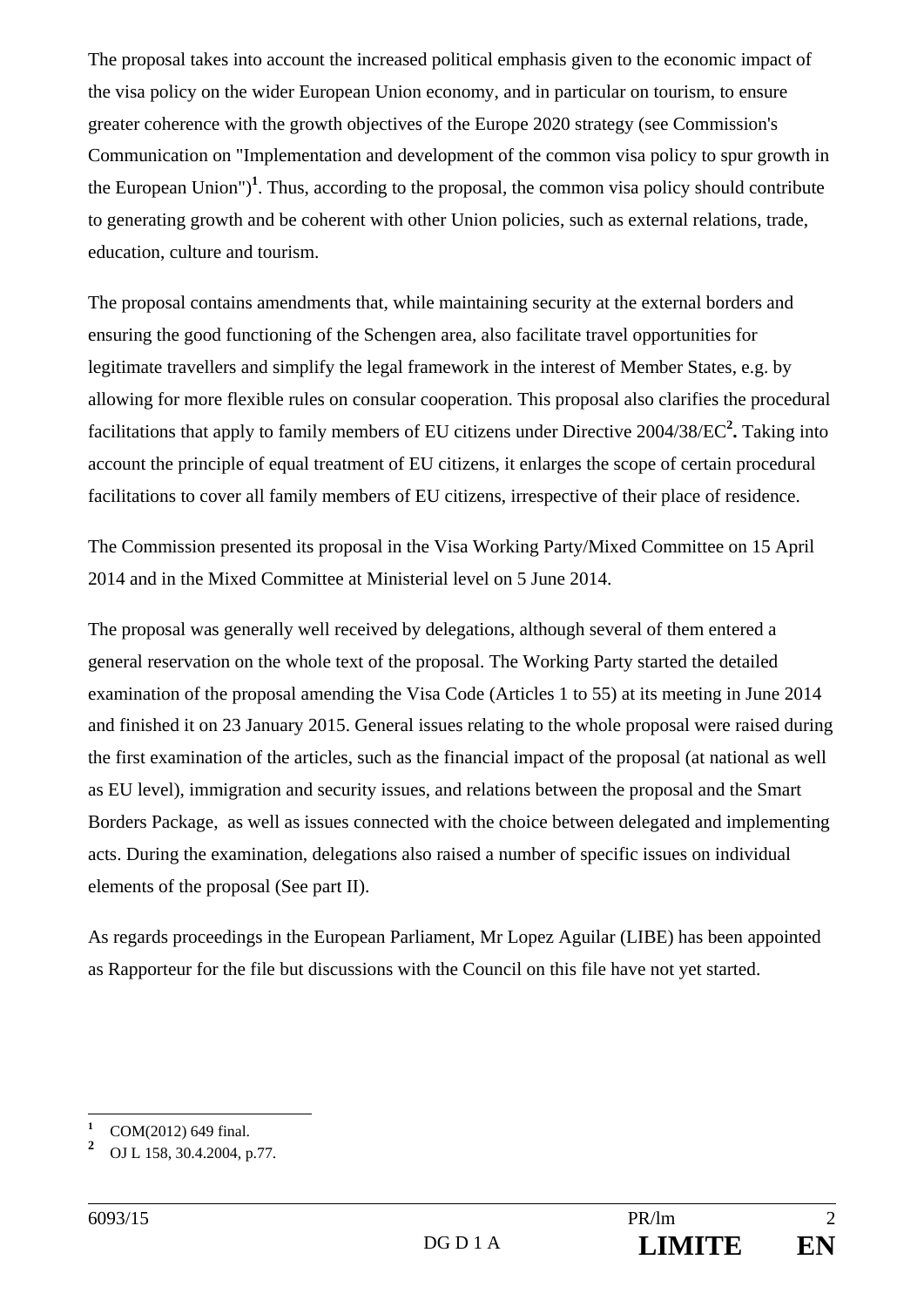## II. Main outstanding issues

On the basis of the discussions during the initial examination of the articles, the Presidency has identified the five main issues listed below:

- 1. The definition of and the facilitations granted to :
	- "VIS registered applicants": Art. 2(8), Art. 9(2), Art. 13(6);
	- "VIS registered regular travellers": Art. 2(9), Art. 13(2) and (6), Art. 18(2) and (3), Art. 21(3) and (4).

 Delegations mainly questioned the added value of such definitions and criticised the "automaticity" of the issuing of visas linked to those categories of applicants, *inter alia* as regards the issuing of Multiple Entry Visas (MEV).

2. The deadlines as regards the submission of applications, the prior consultation and the decision on the application: Art. 8(1), Art. 19, Art. 20(1) and (2).

 Some delegations are of the opinion that it should be possible to extend or shorten the deadlines for lodging an application in certain cases. However, shortening the deadline for taking a decision on the application seems unacceptable for the majority of them, due mainly to the prior consultation deadline.

3. The visa fee: Art. 14.

 Several delegations suggested differentiating the fee on the basis of the type of visa issued (single or multiple-entry visa) and a few were against the proposed fee waivers.

4. The Travel Medical Insurance (TMI) : Art. 15 (deleted).

 Delegations opposed the deletion of the TMI, because of large numbers of medical bills left unpaid by third-country nationals in Member States.